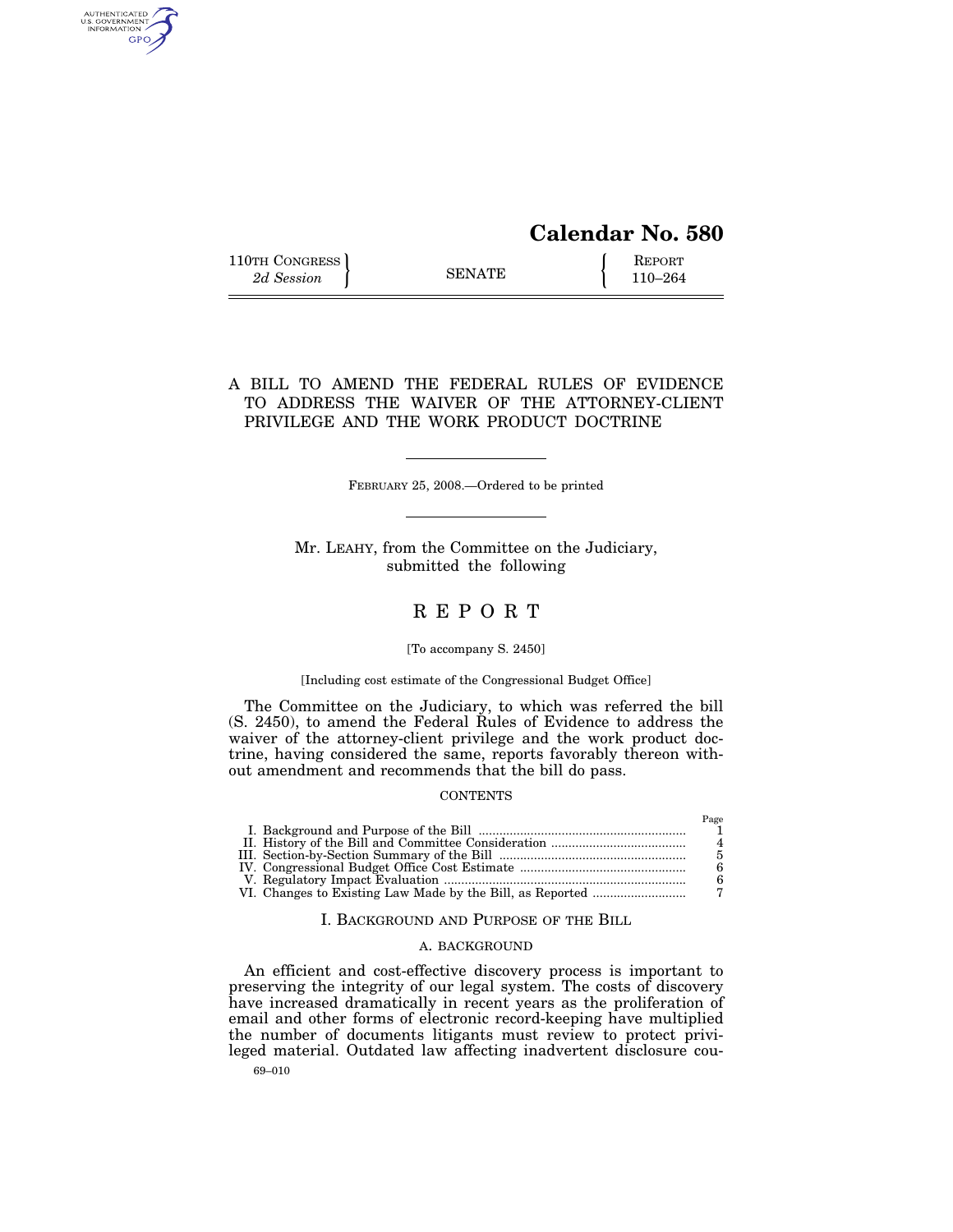pled with the stark increase in discovery materials has led to dramatic litigation cost increases.

Currently, the inadvertent production of even a single privileged document puts the producing party at significant risk. If a privileged document is disclosed, a court may find that the waiver applies not only to that specific document and case but to all other documents and cases concerning the same subject matter. Furthermore, the privilege can be waived even if the party took reasonable steps to avoid disclosing it.

The increased use of email and other electronic media in today's business environment have exacerbated the problems with the current doctrine on waiver. Electronic information is even more voluminous and dispersed than traditional record-keeping methods, greatly increasing the time needed to review and separate privileged from non-privileged material. As the time spent reviewing documents has increased, so too has the amount of money litigants on all sides must spend to protect against the potential waiver of privilege.

In his floor statement introducing legislation to correct this problem, Senator Leahy observed:

Billions of dollars are spent each year in litigation to protect against the inadvertent disclosure of privileged materials. With the routine use of email and other electronic media in today's business environment, discovery can encompass millions of documents in a given case, vastly expanding the risks of inadvertent disclosure. The rule proposed by the Standing Committee is aimed at adapting to the new realities that accompany today's modes of communication, and reducing the burdens associated with the conduct of diligent electronic discovery.

In his statement supporting the proposed legislation, co-sponsor Senator Specter remarked:

Current law on attorney-client privilege and work product is responsible in large part for the rising costs of discovery—especially electronic discovery. Right now, it is far too easy to inadvertently lose—or ''waive'' the privilege. A single inadvertently disclosed document can result in waiving the privilege not only as to what was produced, but as to all documents on the same subject matter. In some courts, a waiver may be found even if the producing party took reasonable steps to avoid disclosure. Such waivers will not just affect the case in which the accidental disclosure is made, but will also impact other cases filed subsequently in State or Federal courts.

In sum, though most documents produced during discovery have little value, lawyers must nevertheless conduct exhaustive reviews to prevent the inadvertent disclosure of privileged material. In addition to the amount of resources litigants must dedicate to preserving privileged material, the fear of waiver also leads to extravagant claims of privilege, further undermining the purpose of the discovery process. Consequently, the costs of privilege review are often wholly disproportionate to the overall cost of the case.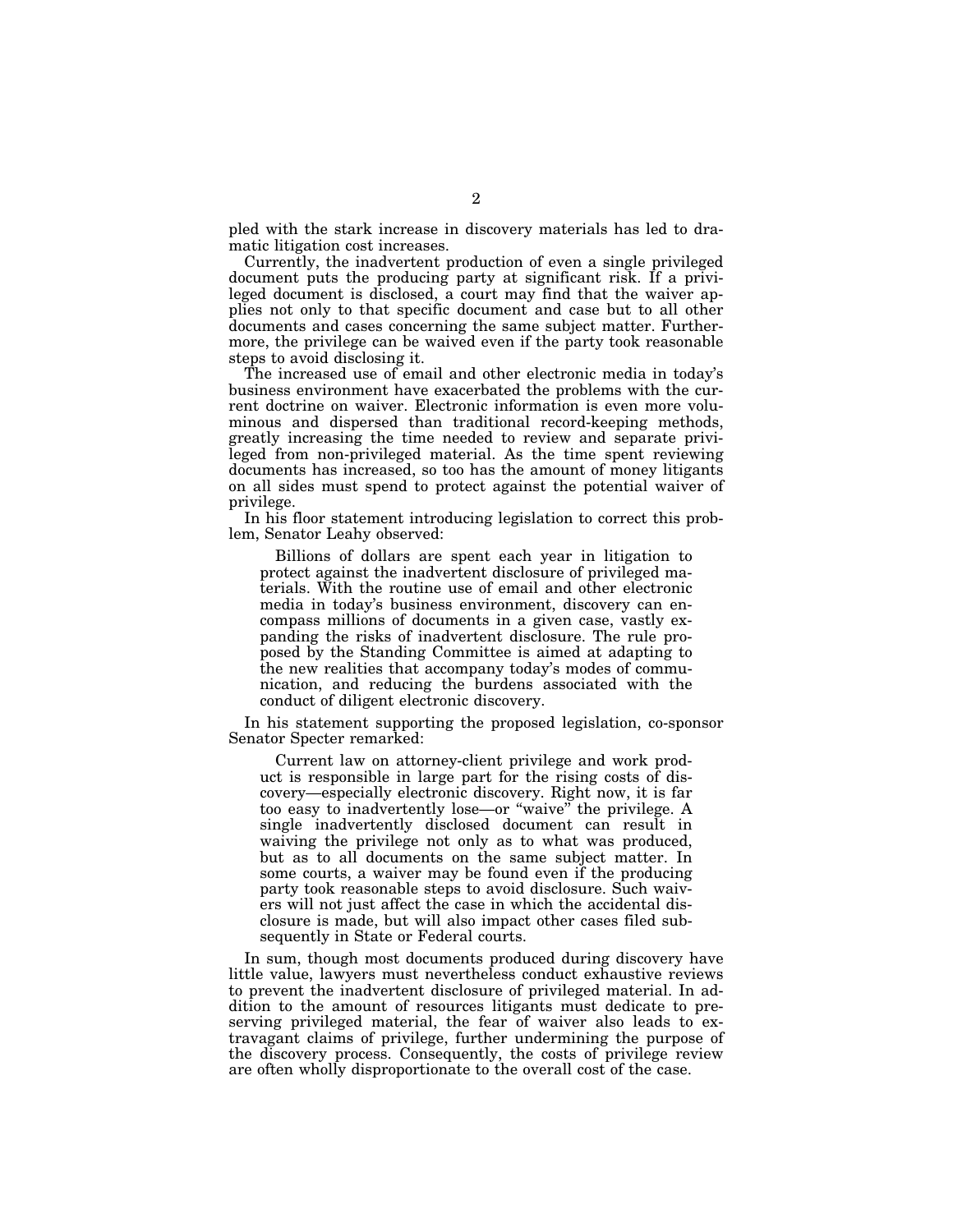#### B. PURPOSE OF THE BILL

The bill addresses these problems by providing a predictable and consistent standard to govern the waiver of privileged information. It improves the efficiency of the discovery process while preserving accountability. Furthermore, it does not alter federal or state law on whether information is protected by the attorney-client privilege or work product doctrine in the first instance, but merely modifies the consequences of inadvertent disclosure once a privilege is found to exist.

The bill provides a new Federal Rule of Evidence 502 to limit the consequences of inadvertent disclosure, thereby relieving litigants of the burden that a single mistake during the discovery process can cost them the protection of a privilege. It provides that if there is a waiver of privilege, it applies only to the specific information disclosed and not the broader subject matter unless the holder has intentionally used the privileged information in a misleading fashion. An inadvertent disclosure of privileged information does not constitute a waiver as long as the holder took reasonable steps to prevent disclosure and acted promptly to retrieve the mistakenly disclosed information.

The bill provides a new rule to ensure that parties will take advantage of its protections by remaining enforceable in subsequent proceedings. If a federal court enters an order finding that an inadvertent disclosure of privileged information does not constitute a waiver, that order will be enforceable against persons in federal or state proceedings. This protects the rule's ability to limit discovery costs by ensuring that parties in any given case will know they can rely on the new waiver rules in subsequent proceedings.

Importantly, the bill respects federal-state comity. The bill will ensure that if there is a disclosure of privileged information at the federal level then courts must honor Rule 502 in any subsequent state proceedings. If there is a disclosure in a state proceeding, then admissibility in any subsequent federal proceeding will be determined by the law that is most protective against waiver. However, it does not apply to any disclosure made in a state proceeding that is later introduced in a subsequent state proceeding.

Litigants recognize the need to adopt a new waiver doctrine to adapt to the effects of changing technology in the business environment. The bill has attracted widespread support from major legal organizations representing stakeholders on all sides of modern litigation. Among those groups voicing support for the measure are the American Bar Association, American College of Trial Lawyers, U.S. Chamber of Commerce, former Chairs of the Section of Litigation of the American Bar Association, Lawyers for Civil Justice, and several private law firms.

#### C. STATUTORY REQUIREMENTS

Any rule creating, establishing, or modifying an evidentiary privilege requires legislation. Under the Rules Enabling Act, federal rules of procedure proposed by the Judicial Conference usually take effect after a prescribed period unless Congress acts to disapprove them. Pursuant to 28 U.S.C. § 2074(b), however, rules concerning evidentiary privileges must be affirmatively approved by an Act of Congress.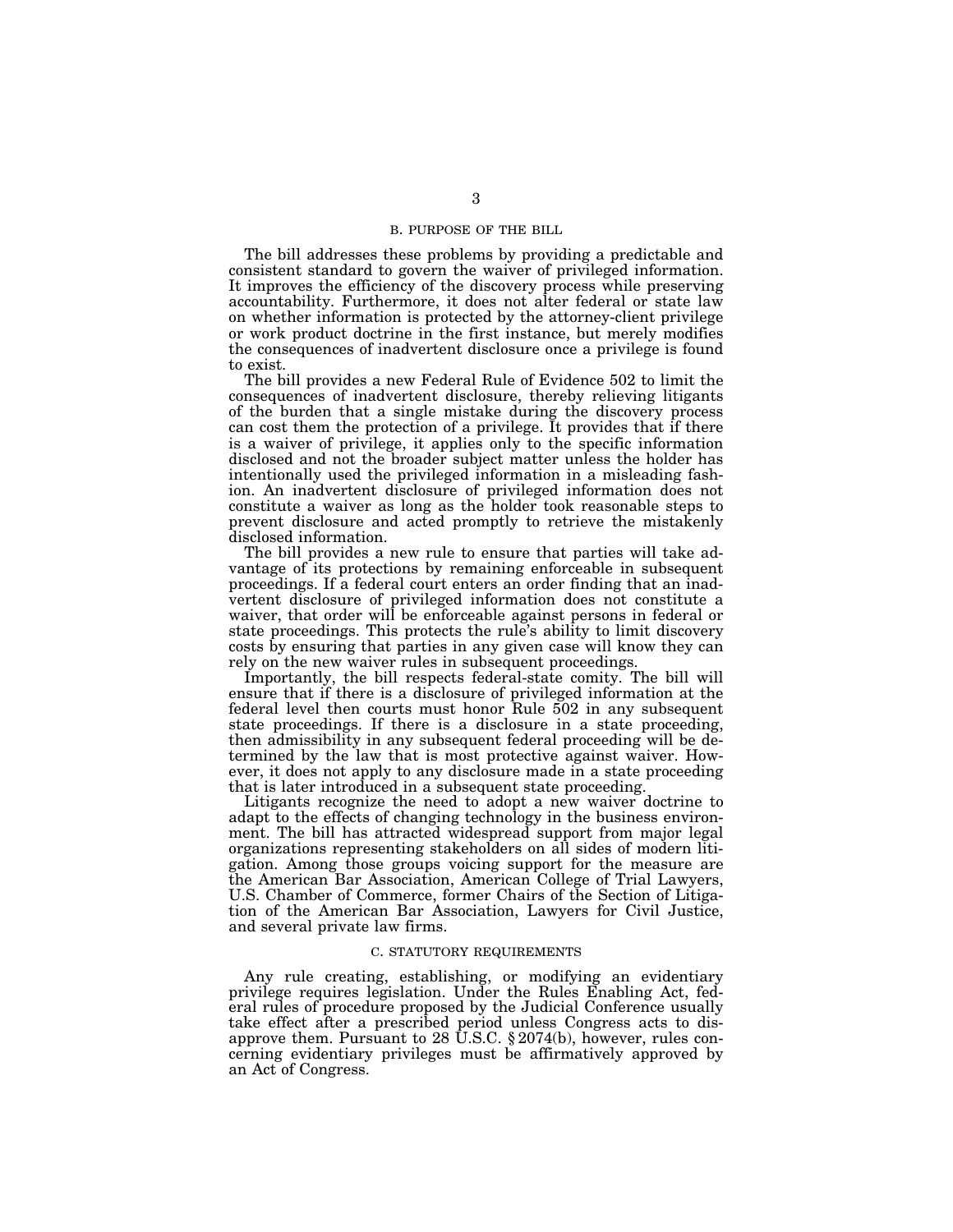#### II. HISTORY OF THE BILL AND COMMITTEE CONSIDERATION

#### A. DRAFTING OF THE BILL

The Judicial Conference Committee on Rules of Practice and Procedure has long been concerned about the rising costs of litigation associated with the current law on waiver of privileged information. In 2006, then-House Judiciary Committee Chairman Sensenbrenner suggested that the Judicial Conference propose a rule that would deal with privilege waiver in a way that would solve the problems of rising discovery costs. The Judicial Conference referred the task of drafting a proposed rule to the Advisory Committee on Evidence Rules.

The Advisory Committee invited eminent judges, lawyers, and academics to testify before the Committee about the need for the new evidence rule and how to craft it successfully. For over a year, the Advisory Committee coordinated the drafting of the proposed new rule with the Conference of Chief Justices, revising it by limiting the rule's scope to address the Conference's federalism concerns. The Advisory Committee also met with Pennsylvania Chief Justice Ralph Cappy, who chaired the Conference's group addressing the new rule to satisfy the Conference's last remaining concern about the proposed rule. As a result of this collaboration, the Advisory Committee revised the Committee Note to acknowledge the reciprocity of court orders by state and federal courts.

At the suggestion of Chairman Sensenbrenner, the Advisory Committee also considered a new rule that would allow persons to cooperate with government agencies and disclose privileged information without waiving the right to assert privilege as to other parties in subsequent litigation. However, after careful review of the competing interests involved in these ''selective waivers,'' the advisory committee determined that it would not recommend this provision. Unlike inadvertent waivers, which raise the costs and burdens of the discovery phase of litigation, an area of great concern to the rules committees, the selective waiver provision addresses policy matters, principally the effectiveness of government investigations, which are largely outside the competence and jurisdiction of the rules committees.

In April 2006, the Advisory Committee held a conference at Fordham Law School with a select group of practitioners and academics to review the draft rule. After making appropriate changes in response to the feedback at the conference, the Advisory Committee published the revised rule for public comment in August 2006. The Committee received more than 70 public comments and heard testimony from 20 live witnesses at two public hearings.

In April 2007, the Advisory Committee released a revised proposed Rule 502, taking into consideration the public comment and witness testimony. The Committee on Rules of Practice and Procedure and the Judicial Conference approved the revised rule.

#### B. INTRODUCTION OF THE BILL AND COMMITTEE CONSIDERATION

On December 11, 2007, Chairman Leahy introduced S. 2450, incorporating the language proposed by the Judicial Conference's Advisory Committee. He was joined initially by Senator Specter and later by Senator Graham on December 17, 2007. The bill was referred to the Senate Committee on the Judiciary.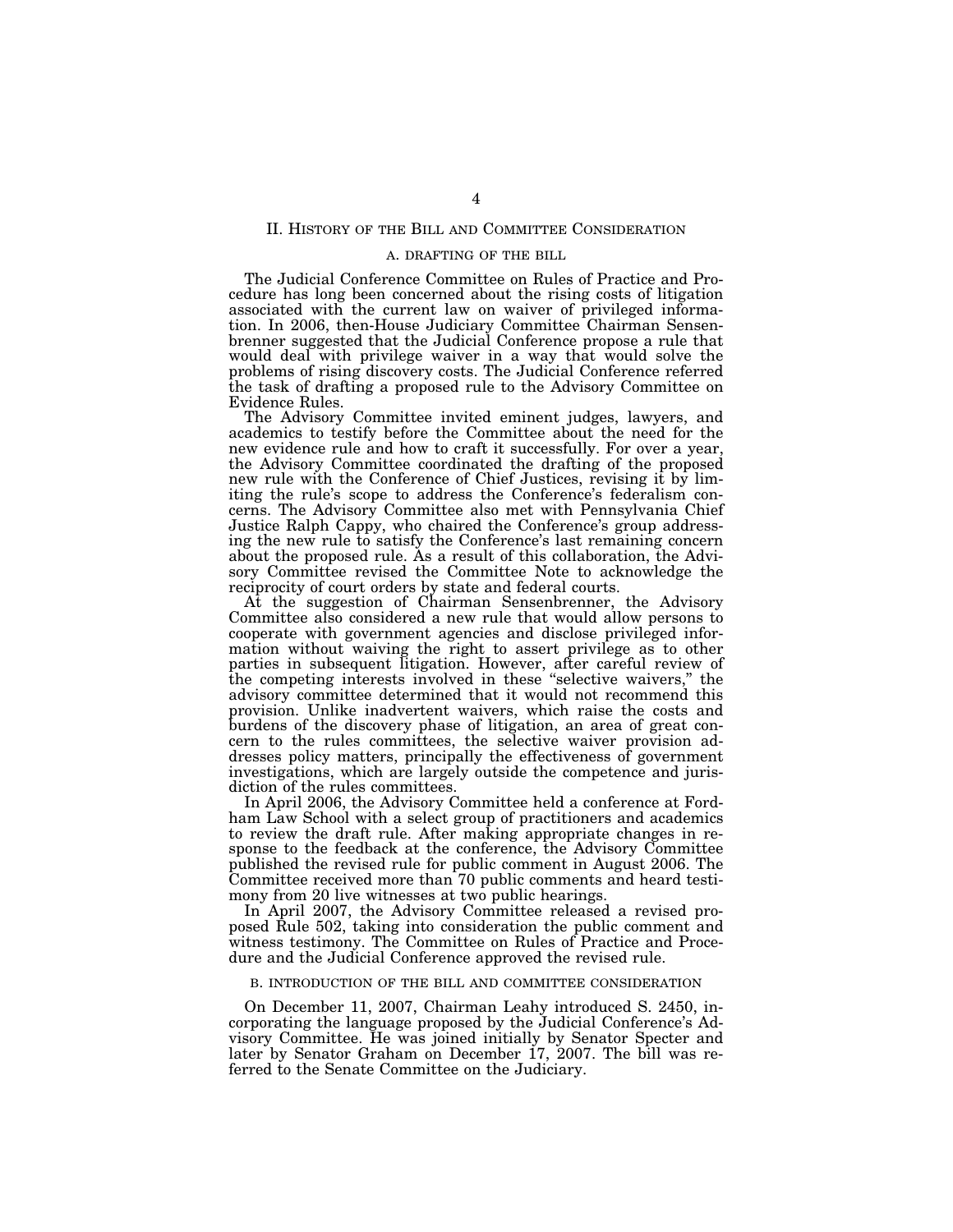The bill was listed on the Executive Business Meeting Agenda on January 24, 2008. On January 31, 2008, the Judiciary Committee considered the legislation approved it by unanimous consent. The Committee reported the bill to the full Senate without amendment.

#### III. SECTION-BY-SECTION SUMMARY OF THE BILL

#### SECTION 1: ATTORNEY-CLIENT PRIVILEGE AND WORK PRODUCT LIMITATIONS ON WAIVER

(a) This section amends Article V of the Federal Rules of Evidence by adding the following provisions as Rule 502:

(a) This section limits the effect of disclosures made in a Federal proceeding or to a Federal officer or agency that waive the attorney-client privilege or the work-product doctrine. The section prevents such a waiver from extending to undisclosed information or information in a State or Federal proceeding unless: the waiver was intentional, the disclosed and undisclosed information concern the same subject matter, and in fairness, the undisclosed and disclosed information should be considered together.

(b) This section prevents inadvertent disclosures made in Federal proceedings or to a Federal Officer or agency from operating as a waiver if: the disclosure was inadvertent, the holder of the privilege or protection took reasonable steps to prevent disclosure, and the holder took steps to quickly rectify the disclosure under Federal Rule of Civil Procedure 26(b)(5)(B).

(c) This section prevents disclosures made in a State proceeding, which are not the subject of a State-court order concerning waiver, from constituting a waiver in Federal court if: the disclosure would not have been a waiver under this rule if made in Federal court or the disclosure would not be a waiver under the law of the State where the disclosure occurred.

(d) This section allows Federal courts to order that privileged or otherwise protected information is not waived by disclosure connected with the present litigation, and provides that such disclosure is not a waiver in any other Federal or State proceeding.

(e) This section limits agreements made between parties on the effects of disclosure in a Federal proceeding to be binding only on the parties to the agreement unless the agreement is incorporated into a court order.

(f) This section defines the applicability of this rule, notwithstanding Rules 101 and 1101, to State proceedings and to Federal-court annexed and Federal-court mandated arbitration proceedings, in the circumstances set out in this rule. Notwithstanding Rule 501, this rule applies even if State law provides the rules of decision.

(g) This section defines ''attorney-client privilege'' as ''the protection that applicable law provides for confidential attorney-client communications''; and defines ''work-product protection'' as ''the protection that applicable law provides for tangible material (or its intangible equivalent) prepared in anticipation of litigation or for trial.''

(b) This section adds Rule 502 to the table of contents for the Federal Rules of Evidence.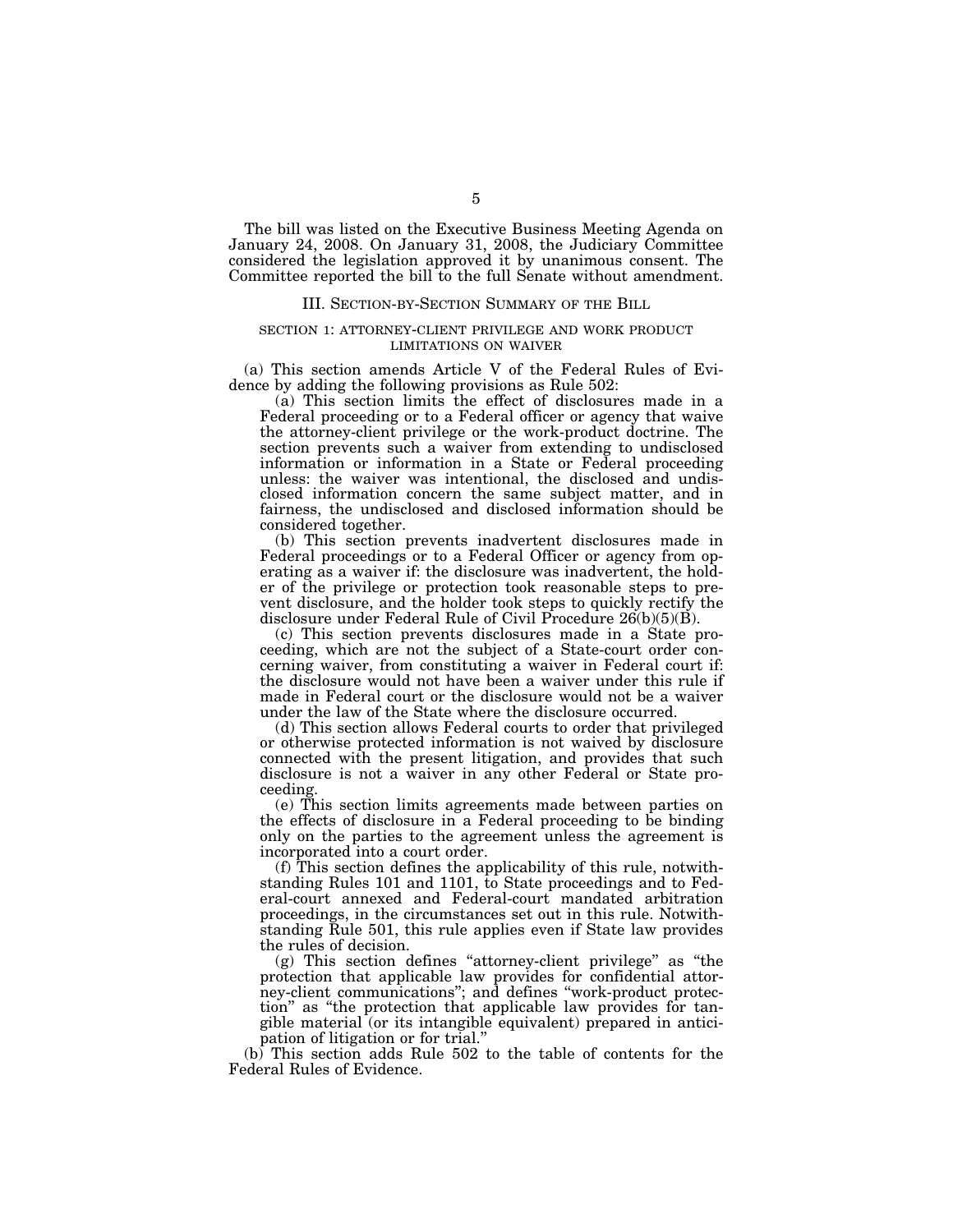(c) This section makes this rule applicable to all proceedings commenced after the enactment of this rule and to all proceedings pending on the date of enactment, if it would be just and practicable.

#### IV. CONGRESSIONAL BUDGET OFFICE COST ESTIMATE

The Committee on the Judiciary sets forth, with respect to the bill, S. 2450, the following estimate prepared by the Director of the Congressional Budget Office under section 402 of the Congressional Budget Act of 1974:

#### U.S. CONGRESS, CONGRESSIONAL BUDGET OFFICE, *Washington, DC, February 22, 2007.*

Hon. PATRICK J. LEAHY, *Chairman, Committee on the Judiciary, U.S. Senate, Washington, DC.* 

DEAR MR. CHAIRMAN: The Congressional Budget Office has prepared the enclosed cost estimate for S. 2450, a bill to amend the Federal Rules of Evidence to address the waiver of the attorneyclient privilege and work product doctrine.

If you wish further details on this estimate, we will be pleased to provide them. The CBO staff contact is Leigh Angres. Sincerely,

ROBERT A. SUNSHINE (For Peter R. Orszag, Director).

Enclosure.

#### *S. 2450—A bill to amend the Federal Rules of Evidence to address the waiver of attorney-client privilege and the work product doctrine*

S. 2450 would amend the Federal Rules of Evidence relating to the disclosure of information gained by a waiver of the attorneyclient privilege and work product protection. The bill would apply to all proceedings commenced after the date of enactment, and when practicable, to proceedings pending on such date. CBO estimates that implementing S. 2450 would have no significant effect on the federal budget. Enacting the legislation would not affect direct spending or revenues.

S. 2450 contains no intergovernmental or private-sector mandates as defined in the Unfunded Mandates Reform Act and would not affect the budgets of state, local, or tribal governments.

The staff contact for this estimate is Leigh Angres. The estimate was approved by Theresa Gullo, Deputy Assistant Director for Budget Analysis.

#### V. REGULATORY IMPACT EVALUATION

In compliance with rule XXVI of the Standing Rules of the Senate, the Committee finds that no significant regulatory impact will result from the enactment of S. 2450.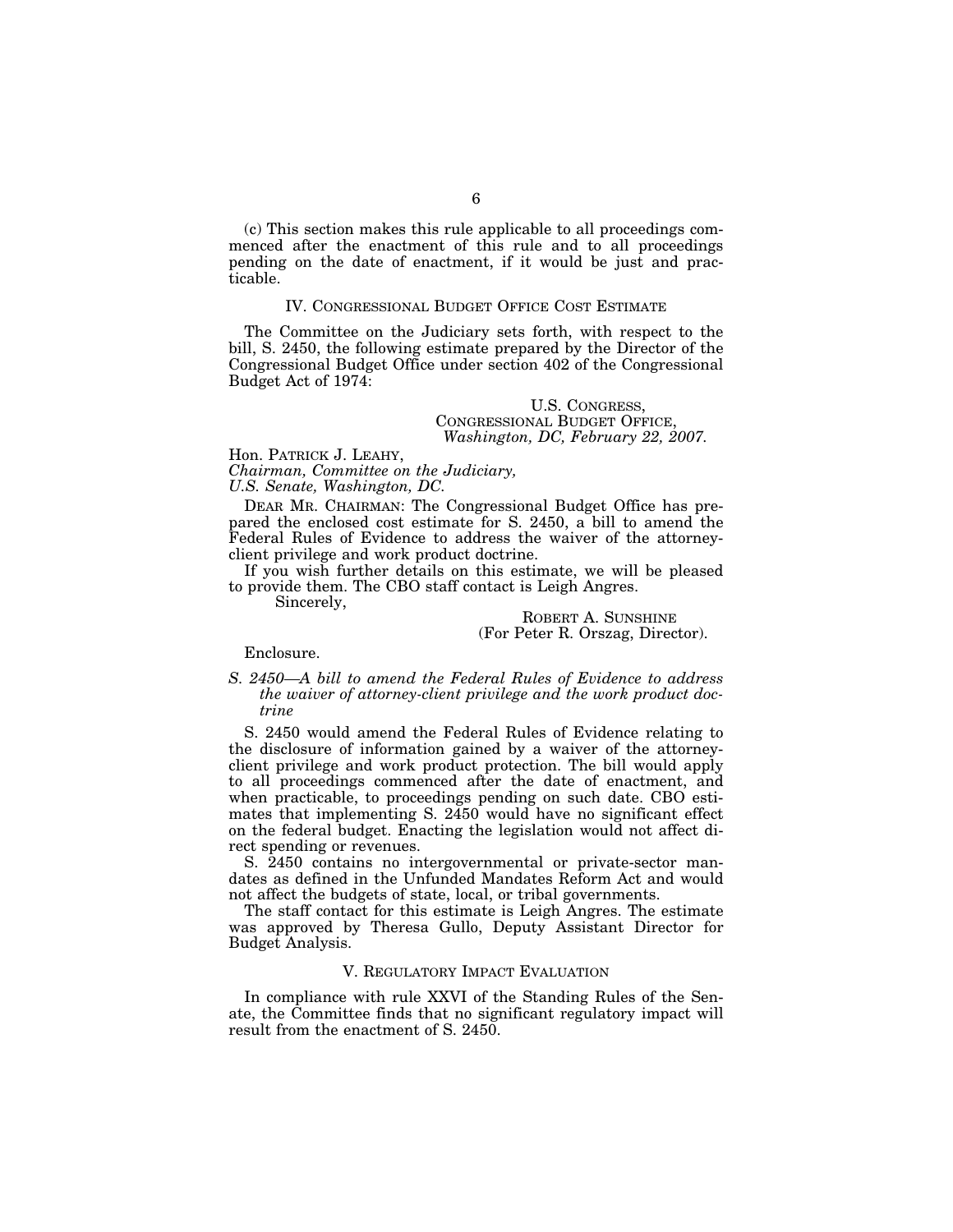#### VI. CHANGES TO EXISTING LAW MADE BY THE BILL, AS REPORTED

In compliance with paragraph 12 of rule XXVI of the Standing Rules of the Senate, changes in existing law made by S. 2450, as reported, are shown as follows (existing law proposed to be omitted is enclosed in black brackets, new matter is printed in italic, and existing law in which no change is proposed is shown in roman): *SECTION 1. ATTORNEY-CLIENT PRIVILEGE AND WORK PRODUCT; LIMI-*

# *TATIONS ON WAIVER.*

*(a) IN GENERAL.—Article V of the Federal Rules of Evidence is amended by adding at the end the following:* 

#### *''Rule 502. Attorney-Client Privilege and Work Product; Limitations on Waiver*

*''The following provisions apply, in the circumstances set out, to disclosure of a communication or information covered by the attorney-client privilege or work-product protection.* 

*''(a) DISCLOSURE MADE IN A FEDERAL PROCEEDING OR TO A FED-ERAL OFFICE OR AGENCY; SCOPE OF A WAIVER.—When the disclosure is made in a Federal proceeding or to a Federal office or agency and waives the attorney-client privilege or work-product protection, the waiver extends to an undisclosed communication or information in a Federal or State proceeding only if:* 

*''(1) the waiver is intentional;* 

*''(2) the disclosed and undisclosed communications or information concern the same subject matter; and* 

*''(3) they ought in fairness to be considered together.* 

*''(b) INADVERTENT DISCLOSURE.—When made in a Federal proceeding or to a Federal office or agency, the disclosure does not operate as a waiver in a Federal or State proceeding if:* 

*''(1) the disclosure is inadvertent;* 

*''(2) the holder of the privilege or protection took reasonable steps to prevent disclosure; and* 

*''(3) the holder promptly took reasonable steps to rectify the error, including (if applicable) following Federal Rule of Civil Procedure 26(b)(5)(B).* 

*''(c) DISCLOSURE MADE IN A STATE PROCEEDING.—When the disclosure is made in a State proceeding and is not the subject of a State-court order concerning waiver, the disclosure does not operate as a waiver in a Federal proceeding if the disclosure:* 

*''(1) would not be a waiver under this rule if it had been made in a Federal proceeding; or* 

*''(2) is not a waiver under the law of the State where the disclosure occurred.* 

*''(d) CONTROLLING EFFECT OF A COURT ORDER.—A Federal court may order that the privilege or protection is not waived by disclosure connected with the litigation pending before the court—in which event the disclosure is also not a waiver in any other Federal or State proceeding. ''(e) CONTROLLING EFFECT OF A PARTY AGREEMENT.—An agree-*

*ment on the effect of disclosure in a Federal proceeding is binding only on the parties to the agreement, unless it is incorporated into a court order.* 

*''(f) CONTROLLING EFFECT OF THIS RULE.—Notwithstanding Rules 101 and 1101, this rule applies to State proceedings and to*